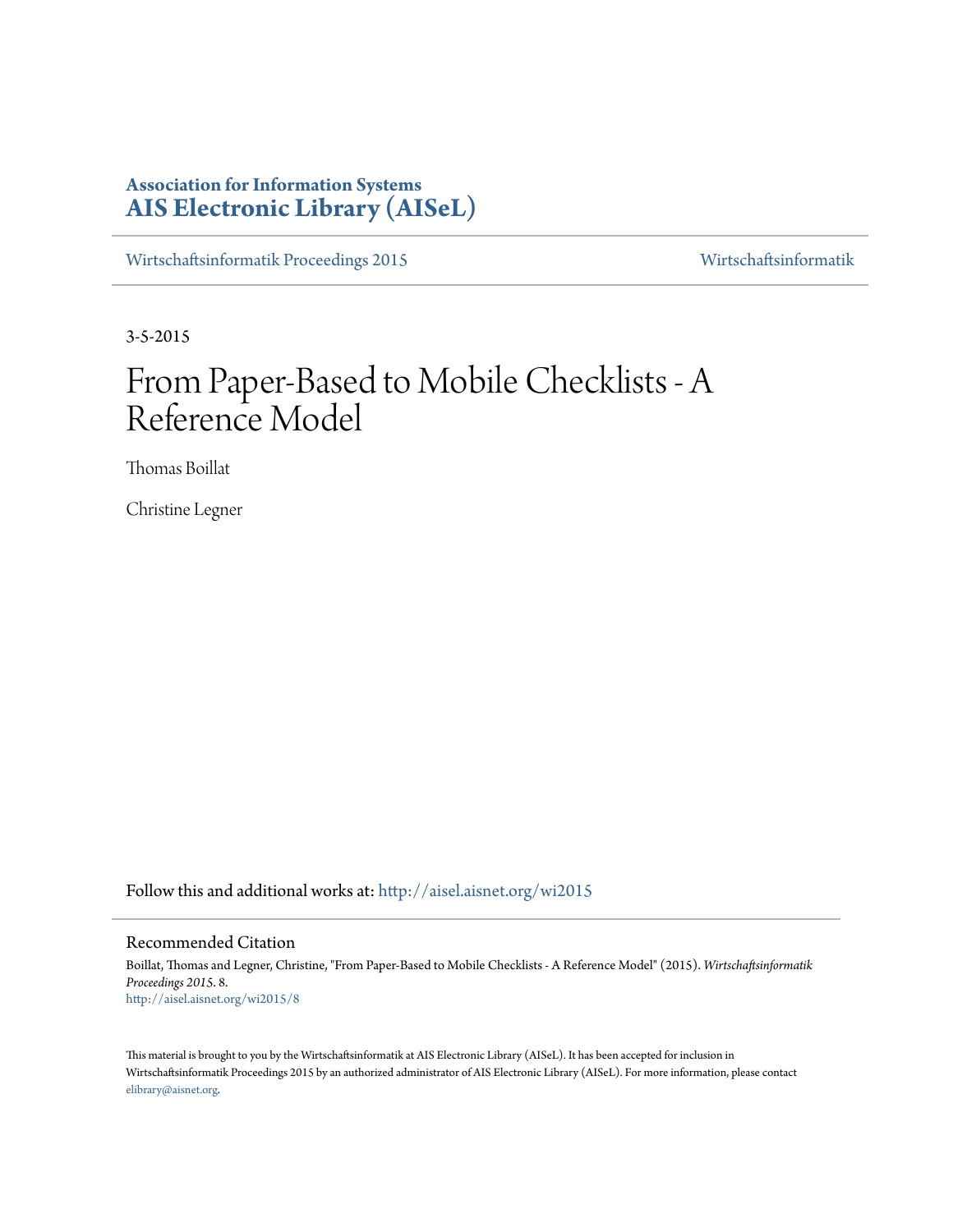# **From Paper-Based to Mobile Checklists - A Reference Model**

Thomas Boillat<sup>1</sup>, Christine Legner<sup>1</sup>

<sup>1</sup>University of Lausanne, Faculty of Business and Economics (HEC). Lausanne, Switzerland {thomas.boillat, christine.legner}@unil.ch

**Abstract.** Checklists are cognitive tools that ensure quality, safety and reduce human errors when executing working routines. Besides their popularity in practice, checklists increasingly receive attention from academics, who have even called for a "science of checklists". According to prior studies, mobile checklists are more effective than their paper-based alternatives, but research in this domain is still limited. It focuses on mobile checklists' use and benefits, rather than on their characteristics and design. Our study aims at developing a reference model for conceptualizing mobile checklists. The suggested reference model has been constructed by following design science principles, based on an extensive analysis of paper-based and mobile checklists from the literature and from the practical world. Its main contribution is a shared understanding of the domain knowledge between users and developers, which helps to communicate innovative ideas about mobile checklist applications.

**Keywords:** checklists, mobile applications, reference model, organizational routines, cognitive tools

## **1 Introduction**

Checklists are cognitive tools that make people work better. Companies have embraced the use of checklists in many fields because of their effectiveness and ability to reduce human errors [1]. Checklists are of particular interest whenever quality and time must be respected, which explains their widespread use in activities such as inspection, maintenance and installation. Besides their popularity in practice, researchers in medical, engineering, and other domains have studied (paper-based) checklists as cognitive tools and elaborated on their use since the 1980s. More recently, there have been calls for a "science of checklists" to advance the development, implementation and evaluation of checklists [2]. With the increasing proliferation of mobile devices in business environments [3], many activities traditionally performed with paper copies are now realized by means of smartphones and tablets. Mobile checklists, which are accessible on smartphones and tablets, provide new ways of visualizing checklists on colorful and tactile screens, and of filling them with virtual keyboard or hand gestures. They are likely to overcome some of the known limitations of paperbased checklists that are distributed as paper copies and filled in using a pen during execution. According to first empirical studies, the use of mobile devices as a support

<sup>12&</sup>lt;sup>th</sup> International Conference on Wirtschaftsinformatik. March 4-6 2015, Osnabrück, Germany

Boillat, T.; Legner, C. (2015): From Paper-Based to Mobile Checklists - A Reference Model, in: Thomas. O.; Teuteberg, F. (Hrsg.): Proceedings der 12. Internationalen Tagung Wirtschaftsinformatik (WI 2015), Osnabrück, S. 106-120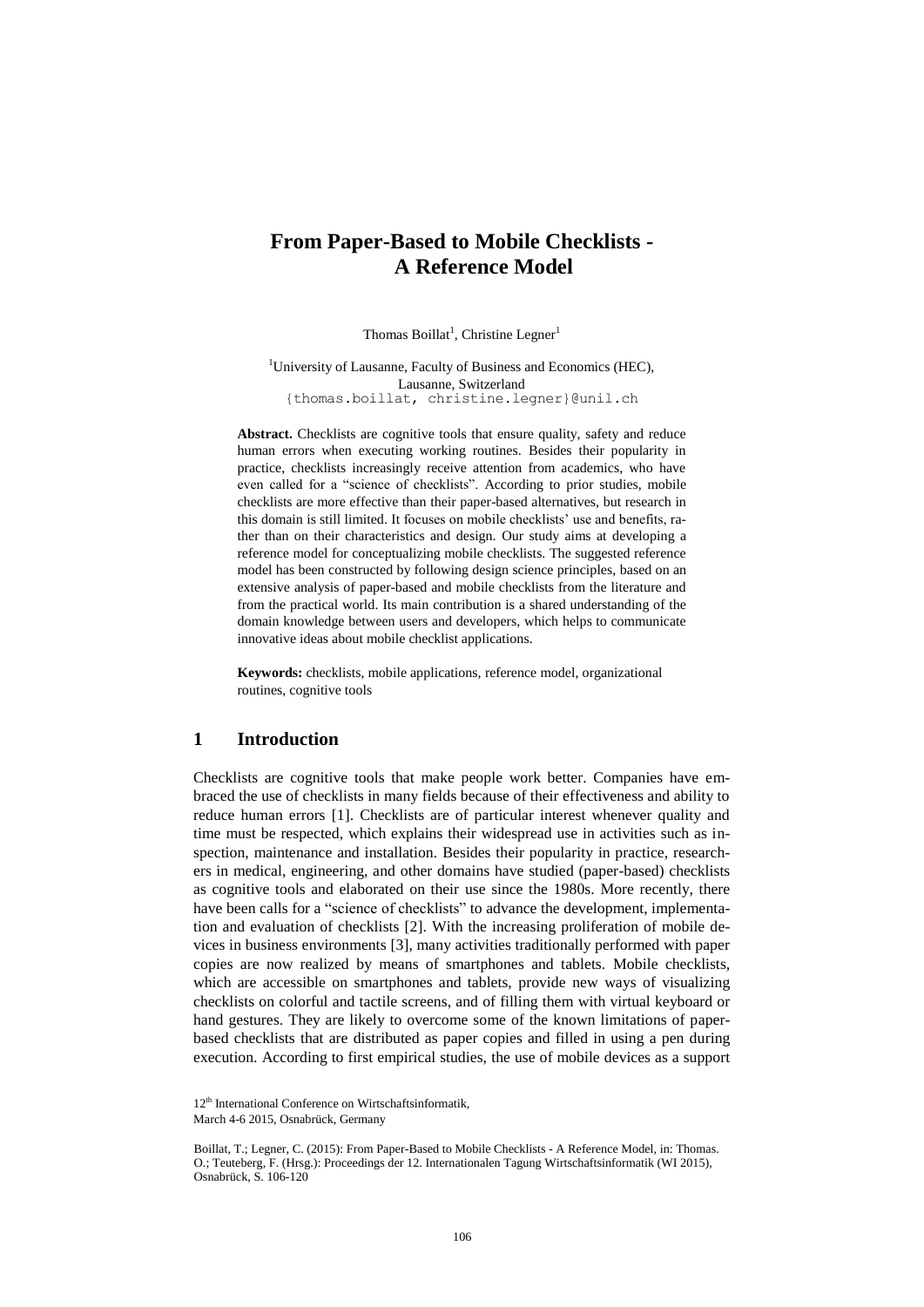to checklists brings more satisfaction and reduces the number of errors [4]. Nevertheless, existing research on mobile checklists is still limited and focuses on their use and benefits, rather than on their characteristics and design. While we observe an increasing number of mobile applications that implement checklist functionality, we still lack a broader understanding of how to conceptualize and design effective checklists in general [2] and specifically for mobile devices. Against this gap in research, this paper aims at developing a reference model for mobile checklists. We followed design science principles to build our reference model and relied on literature and an extensive analysis of 22 paper-based and mobile checklists. The reference model has been subsequently evaluated by experts and refined based on their input. As a prescriptive artifact, the suggested reference model provides the basic vocabulary and conceptualization to support IS design and help to communicate innovative ideas on mobile checklist applications.

The remainder of this paper is organized as follows: We start by reviewing prior research related to the role of checklists as cognitive tools, their structure and electronic representation. Section 3 is dedicated to our research approach and the reference model's construction and evaluation cycles. In the section 4, we analyze existing paper-based and mobile checklists, before we elaborate on the suggested reference model in section 5. Section 6 presents its evaluation and section 7 discusses our findings.

# **2 Prior Work**

#### **2.1 Checklists as Cognitive Tools**

Checklists are common cognitive tools that can help complete a task as simple as shopping or as complex as flying a Boeing 747 [2]. Checklists are considered as the instantiation of a procedure in a physical form [2] and standardize knowledge by means of a sequential set of steps [5]. Checklists are recognized tools to democratize knowledge and reduce human errors, while they reduce workload, improve quality, communication, and collaboration [2, 6, 7]. They can protect against memory laps, promote attention to thoroughness, serve to inform about changes in standards of care, and build a cohesive team that together can outperform a single individual [8]. The popularity of checklists is also due to their ease of use [5], which allows less skilled or less trained people to execute complex tasks. Checklists have the ability to effectively translate abstract process descriptions into actionable procedures while providing task documentation to support their execution [2]. Checklists are particularly important in emergency situations, when quality and time must be respected, and pressure is extremely high. But also in routine situations when the sequential execution is critical, when competing priorities distract attention and when the knowledge between executants is variable [2]. Aviation and nuclear plants are considered pioneers in using paper-based checklists [1], while health care increasingly relies on checklists to reduce human errors [2].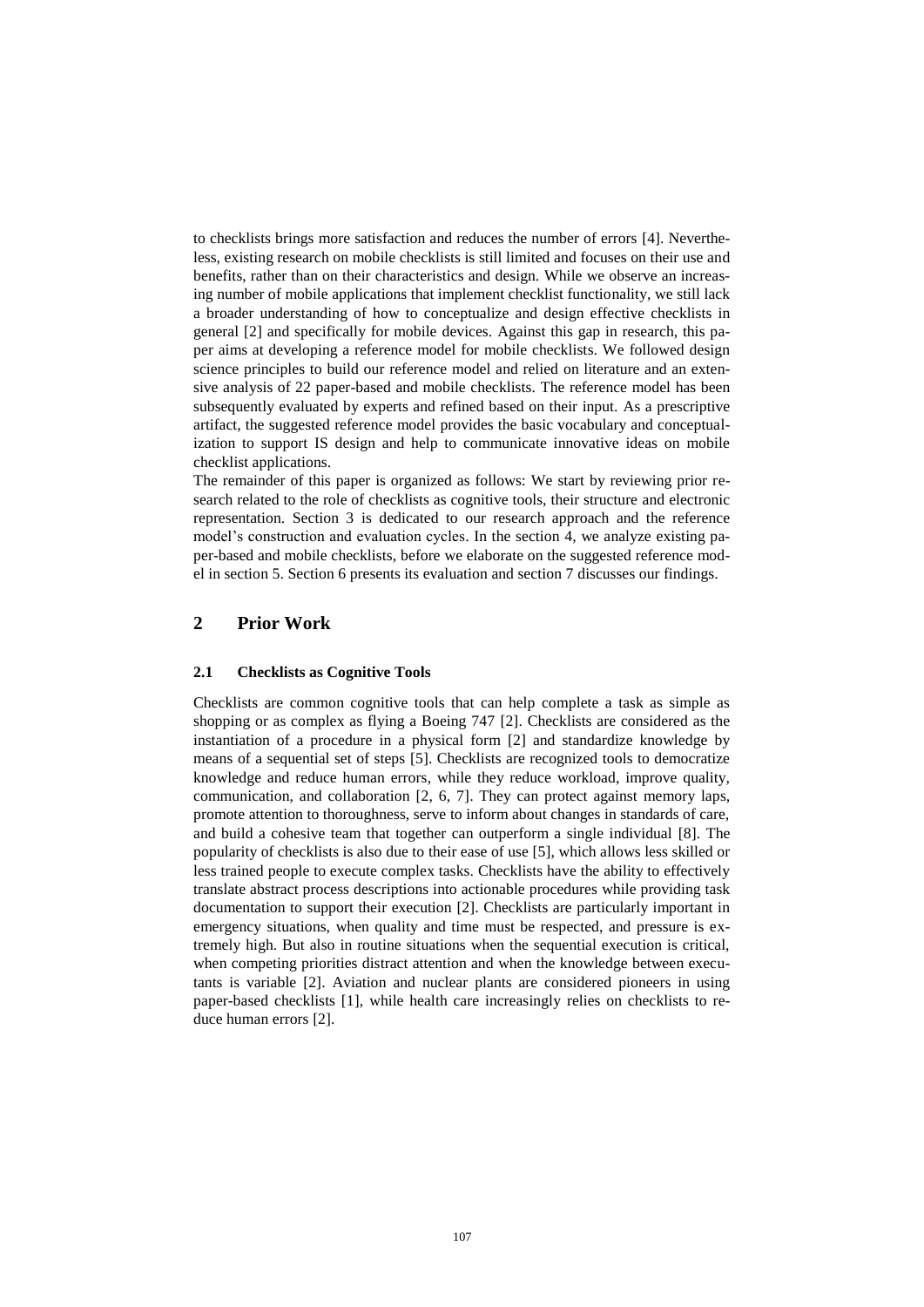#### **2.2 Structure and Types of Checklists**

From a conceptual point of view, a checklist consists of a series of linked tasks that need to be completed within a certain amount of time and in a specific sequence [5]. Checklists need to be distinguished from simple To Do lists, which comprise lists of tasks that are neither linked nor of the same nature. In the case of checklists, the sequential execution of tasks is often considered as critical. Additional checks are therefore introduced to ensure that each task is completed prior to executing the next one [2, 5]. The sequences can be structural or functional [5]. In the first case, the sequence follows the physical structure of the object treated by the checklist. For instance, the executant would check all the pieces of a wing during an aircraft inspection. In the second case, the sequence follows a specific function: the executant would inspect the entire break system, and then the engine. Alternatively or additionally, a sequence can follow a specific timeline (e.g., 30 minutes before, 15 minutes before a certain event). Besides the characteristics mentioned above, existing studies have not paid much attention to describing the structure of checklists, but focus more on processes and guidelines for creating effective checklists in specific domains. For instance, a study in medical practices argues that an effective checklist should provide 'unambiguous guidance on what, when, how, and who should do the interventions and should be logistically efficient and easily performed' [2]. Certain domains – e.g., aviation – distinguish two different types of checklists [7]: one for normal operations and another for emergency situations. The latter contains a larger number of instructions with more detailed descriptions, but also branches used as scenarios to better fit with the situation. Checklists can also be defined according to their execution types. Based on the number of people involved in performing and verifying the action and the configurability of tasks, [2] define four principal types of checklists: static parallel (when a checklist is completed and executed by one operator as a series of read-and-do tasks); static sequential with verification (when one operator reads a series of tasks and a second person verifies that each task has been correctly completed); static sequential with verification and confirmation (used within teams, when one person reads the tasks and each responsible person verifies the completion of his or her specific tasks); and dynamic (used to guide complex decision-making, when the checklist has different options that are defined by an algorithm).

#### **2.3 State of the Art on Electronic and Mobile Checklists**

Electronic and mobile checklists address certain shortcomings that come along with paper-based checklists, such as the accuracy of data [5] or the difficulties associated with carrying and maintaining paper copies [2]. At the same time, electronic checklists may provide more comfort and increase effectiveness [1]. However, the first attempts were not always promising. In 1985, a study conducted in the nuclear power domain revealed that the use of electronic support got the workers lost in their procedures due to the difficulty to navigate between and within the procedures [9]. In 1998, a study in aviation, a pioneer domain that has been extensively using checklists,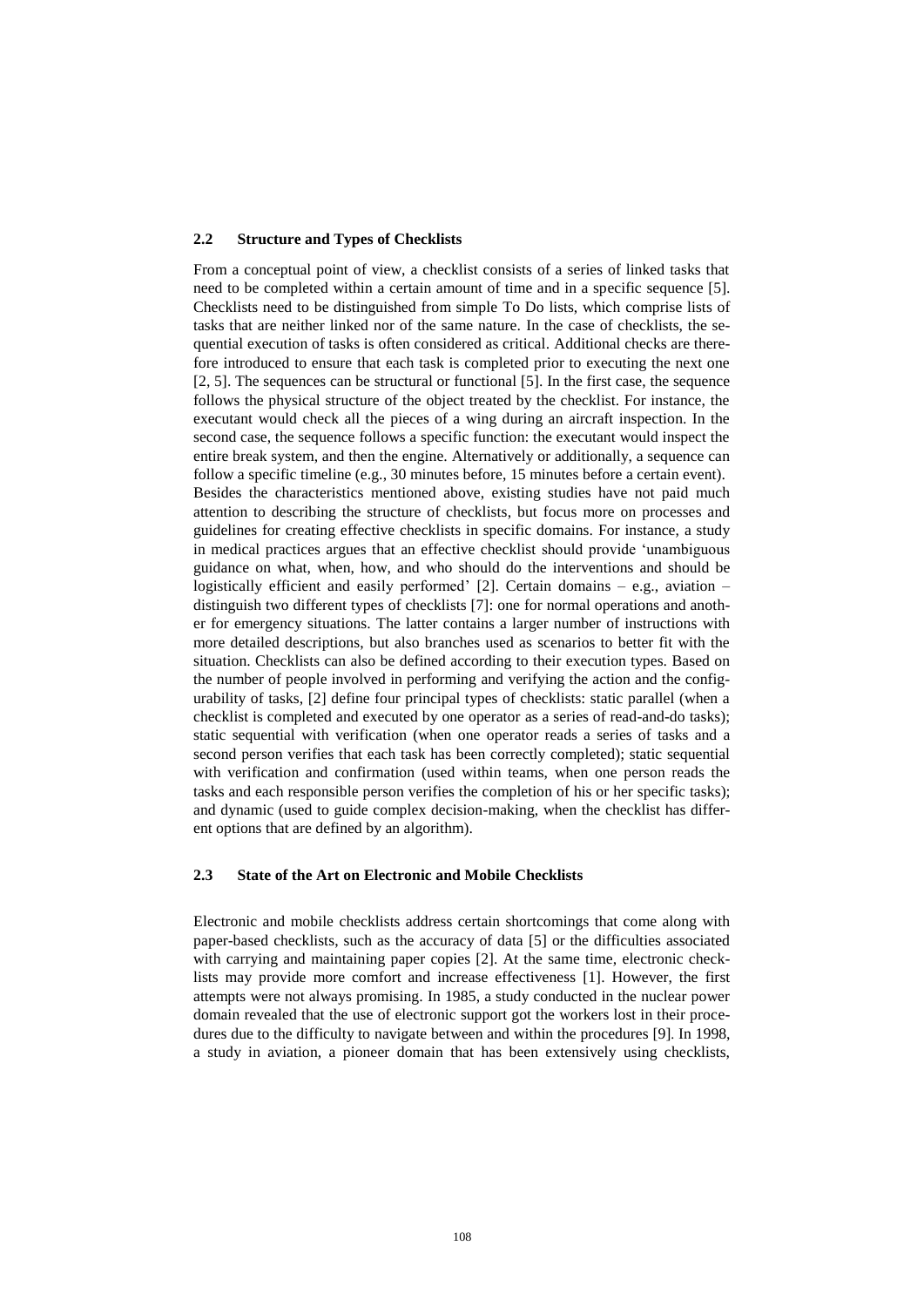showed that electronic procedures were easier to learn and to use and were faster and more accurate than traditional paper-based procedures [10]. For the same domain, electronic checklists were found to reduce the number of tasks skipped, to reduce time required to keep track when coming back on incomplete checklists and to increase readability [7]. In 2000, some researchers saw an opportunity to use PDAs (Personal Device Assistants) as an answer to existing problems with paper-based checklists – e.g., workers loosing track in endless checklists, skipping tasks and using old versions of checklists [5]. More recently, mobile checklists for OSCE (Objective Structured Clinical Examinations), were found to provide a better comfort of use and also reduce the number of unchecked (skipped) elements [4]. Interestingly, examiners tend to change their answers more often than with paper copies. The study argues that electronic support facilitates the modification of answers without altering the clarity and visibility of the answers (no need to erase or use correction fluid).

From the first electronic checklist applications in 1985 to now, technology has made tremendous progress. Though existing research provides empirical evidences that electronic and mobile checklists perform better than paper-based checklists, there has been little research on the characteristics and structure of such checklists. We consequently lack a more thorough understanding about how to design effective checklists [2]. Since there are no general conceptualizations of mobile checklists, new checklists are created from scratch, without reusing existing knowledge. This does not only slow down the implementation process, but also increases the upfront effort to develop mobile checklists and has negative impact on efficiency and effectiveness.

# **3 Research Approach**

Against the aforementioned research gap, our goal is to design a reference model of mobile checklists that may guide researchers and practitioners in designing effective checklists. As prescriptive knowledge, reference models describe and explain the standard decomposition of a known problem domain into a collection of interrelated parts, or components, that cooperatively solve the problem [11, 12]. They are documented by means of semi-structural languages [13] and allow one to accelerate the development of information systems, reduce the corresponding costs, help to communicate innovative ideas and best practices, and reduce the risk of failure [14].



The design of reference models as artifacts follows the principles of design science, with iterative construction and evaluation cycles [11]. In our case (see Figure 1), we relied on an inductive approach to construct the reference model, making use of a literature analysis and a detailed investigation of artifacts from the real world. We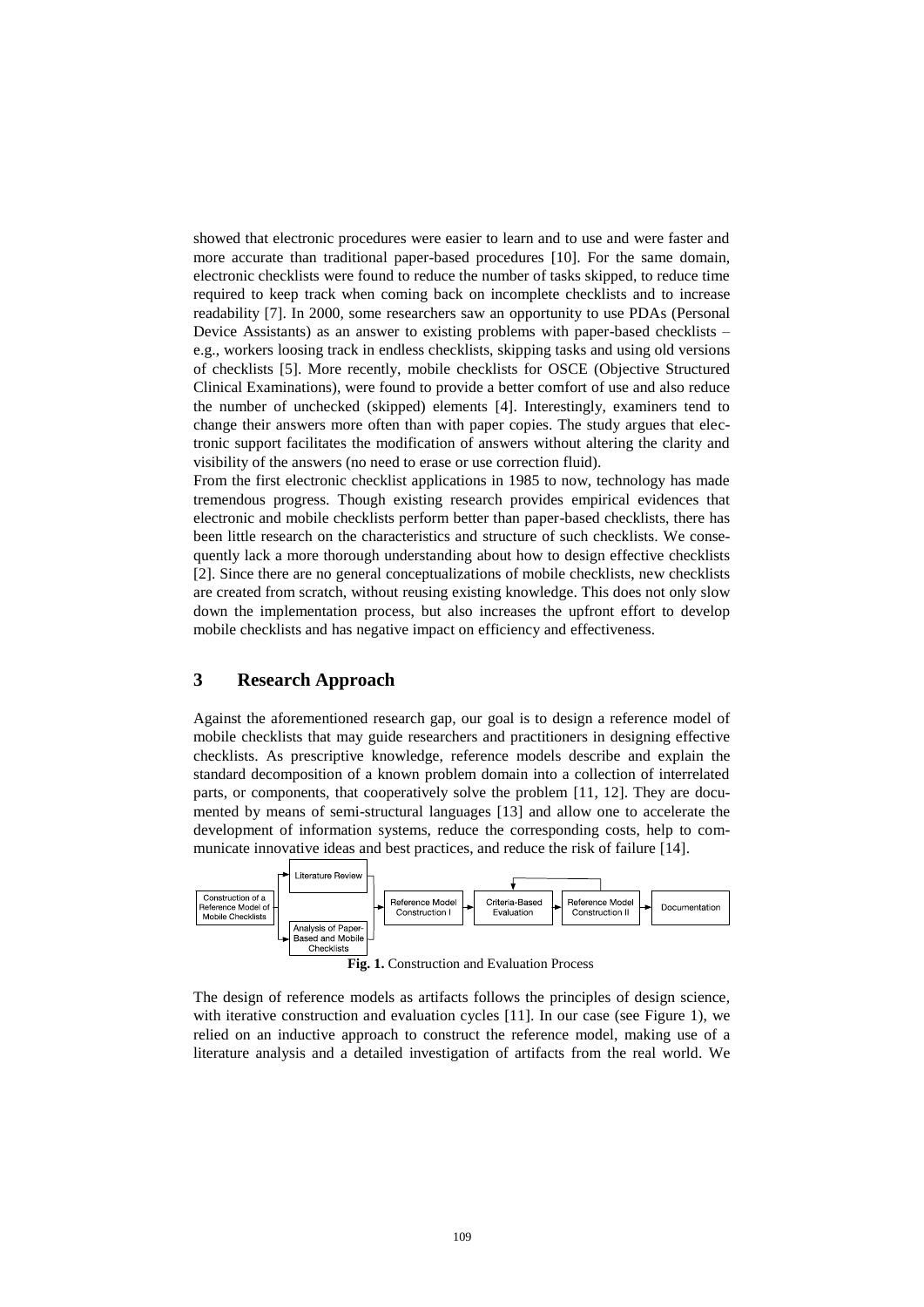first identified scientific literature based on the key words structure, characteristics and design of checklists, resulting in more than 220'000 references on Google Scholar. We realized that these keywords were used in many kinds of research, but that only a very small number of papers investigate checklists from a conceptual perspective. Then, from five well-targeted papers, we performed reverse citation research and found another three papers. To complement the literature, we investigated checklist artifacts from the practical world. Our sources for identifying checklists were scientific literature as well as practitioner journals and app stores. In order to ensure that our reference model is robust and covers typical checklists, but also communicates innovative ideas, we aimed for a broad representation of different application areas as well as coverage of both, traditional paper-based and innovative mobile checklists. In total, we analyzed 22 paper-based and mobile checklists in various fields (i.e., inspection, maintenance and installation) and industry domains (e.g., health care, aviation, field service). Out of the 22 checklists, 12 were implemented as paper-based checklists, and 10 were in the form of mobile checklists, except one electronic checklist in the case of an embedded system in an aircraft. Various fields were represented; health care (6 checklists), aviation (3), field service (2), software engineering (2) as well as generic mobile checklists for inspection (5) and event organization and safety. Table 3 in the Appendix lists the 22 checklists with their characteristics. For each checklist, we systematically analyzed and described its structure and characteristics to represent the artifact as a reference model. In the case of paper-based checklists, we used the paper documentation as main source of information, whereas mobile checklists were downloaded from the Apple Store and then tested on an Apple iPad. We analyzed the resulting 22 models in order to identify commonalities and generalize them into a reference model.

The evaluation of a reference model plays an important role to ensure and improve the model's quality [12]. The quality of a model directly impacts the implementation time and costs, if some modifications on the model are required to provide the expected functionalities [12, 15]. There is no standard when it comes to evaluating the quality of models, due to the level of interpretation that comes along with the activity of modeling [16]. In order to evaluate our reference model, we selected the framework of Lindland et al. [15], which is widespread and well accepted in the field of conceptual and reference modeling [12] and was empirically validated [17]. We assume that its notoriety will facilitate the evaluation, at least with scholars. Based on this framework, we evaluated the suggested reference model in two rounds of guided expert interviews with regard to its syntactic, semantic and pragmatic quality (based on [15], detailed criteria see Table 2 in Section 6). Based on these iterative construction and evaluation cycles, we derived the final version of the reference model.

# **4 Analysis of Mobile and Paper-Based Checklists**

Our analysis covers 22 paper-based and mobile checklists of different complexity and size. The average number of tasks included in the checklists analyzed was 50, while the shortest checklist included 11 tasks and the most comprehensive one 122.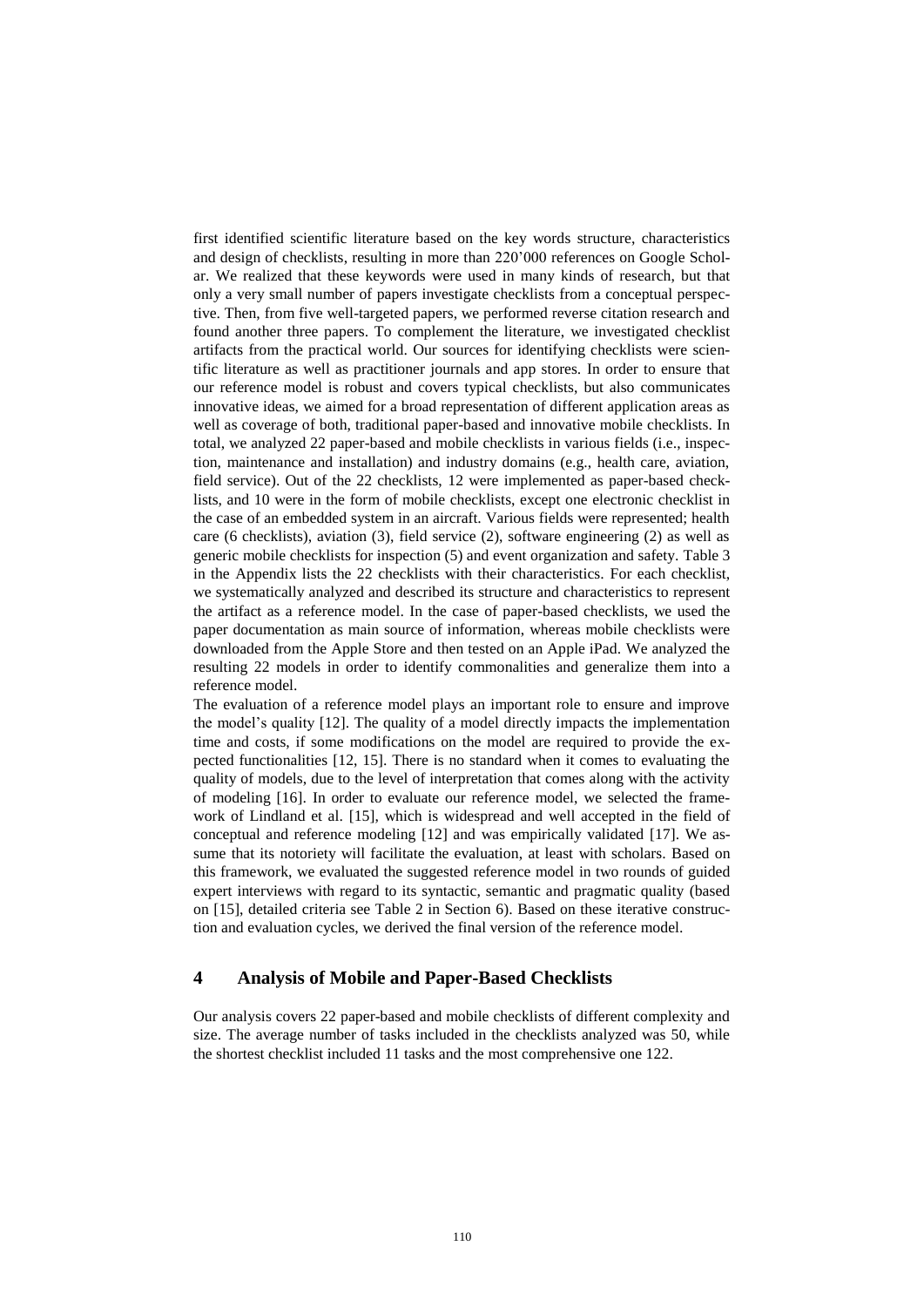By *paper-based checklists* we understand checklists that are distributed as paper copies and filled in using a pen during execution. In our sample, we included paper-based checklists that are widely recognized for their effectiveness such as the *Surgical safety checklist*, which was empirically demonstrated to reduce mortality and complication rates. Other checklists, such as *Evaluating digital library software*, which relies on weighted tasks to evaluate libraries, were selected for their interesting structure. Compared to paper-based checklists, *mobile checklists* run on mobile devices, such as smartphones or tablets, and can be filled using a virtual keyboard or hand gestures. Among the investigated mobile checklists were innovative checklists such as the *Mobile Service Advisor,* which received a prestigious European app challenge award [18]. We also selected checklists (i.e., pre-flight checklists) available in multiple versions, paper-based and mobile, in order to analyze commonalities and differences. Among them were mobile checklists that have been subject of scientific studies, such as the *electronic Objective Structured Clinical Examination (eOSCE)*, which demonstrated better ease of use than its paper-based alternative.



**Fig. 2.** Sample checklists - Mobile checklists on top, paper-based on bottom

As analysis framework, we relied on four key characteristics of checklists mentioned in prior literature:

- 1. Prior literature suggests that checklists provide unambiguous guidance on what, when, how, and who should execute a task. We therefore analyzed the *documentation of tasks* in more detail: How are tasks described and explained?
- 2. Since the links between tasks and their sequence is considered critical, we focused on analyzing how checklists organize these *links between tasks*: How are tasks logically linked and dependent on each other (hierarchy and sequence)?
- 3. Checklists should standardize task execution with the goal of reducing errors. We consequently investigated how checklists *monitor and control execution*: how do checklists support monitoring and controlling task execution (verification and validation)?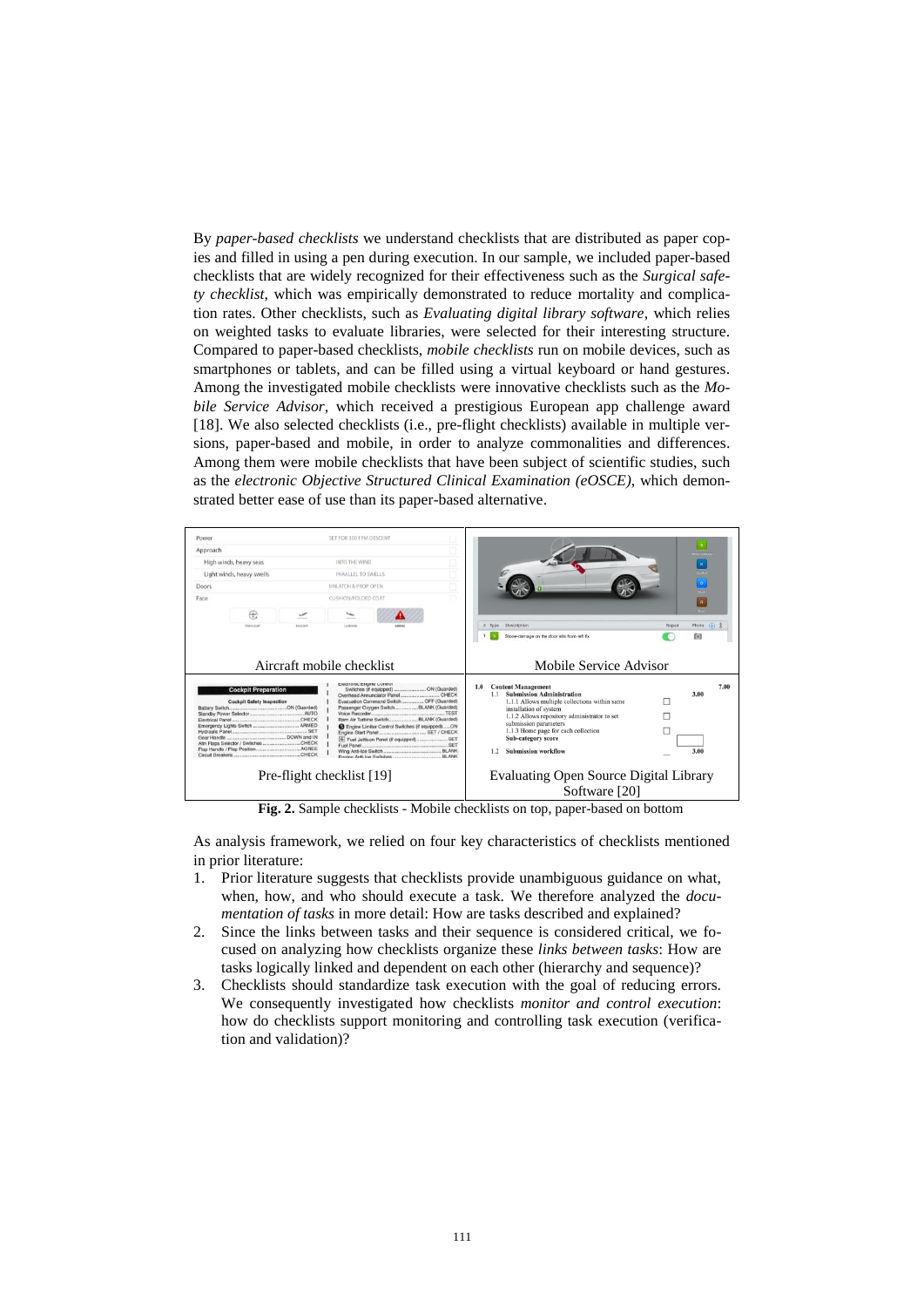4. Finally, checklists may be used by individuals and in teams. We therefore analyze the *role and type of executants and interveners*: Which roles are using the checklists?

When it comes to documenting tasks (1), paper-based checklists merely describe the tasks as short, plain text due to the limitations of paper documentation. In some cases, pictures, references or contacts are added to access additional information. We also observed that paper-based checklists often cover a large variety of procedures. For instance, the *how to organize an IEEE event checklist* was designed for any IEEE events and thereby informs the executants in which cases they should perform one task or another. Compared to their paper-based counterparts, mobile checklists leverage the technological capabilities of mobile devices to provide a much richer description of tasks, through the use of pictures and 3D-models, videos and links to external documents and web sites. The embedded capabilities can also serve to document executed tasks by means of picture through the mobile device's camera. In addition, task lists can be pre-configured based on the location or the object on which a checklist is carried out. An example is the *Mobile Service Advisor* checklist, where task lists for car inspections are created depending on the car model and history.

With regard to the logical links between tasks (2), we observed that tasks are typically divided in multiple groups to bring more structure to the checklists. We found both sequence structures, physical and functional. Examples of physical structure are the inspection of airplanes (*Pre-flight inspection checklist [19]*) during which the exterior is checked, and then the cockpit. The *Mobile Service Advisor* and the *Car inspection* rely also on a physical structure in which the inside, chassis and the bottom are checked. On the contrary, the *Surgical safety checklist* considers three functional groups that are *before the induction of anesthesia, before the skin incision* and *before the patient leaves.* We observed a functional structure also in the *Crane checklist, construction site* and *how to build a custom home* checklist. We also noticed that time–lines were used to indicate when to execute tasks, e.g. in the *How to organize an IEEE conference* checklist, where the first tasks start two years before the conference takes place and the last ones six months after it. While groups on paper-based checklists are static due to restriction of paper copies, mobile checklists sometimes offer the possibility to create or modify groups. This is the case of the *Mobile filed service* or the *Audit compliance*, which allow one to add, modify or remove tasks from groups.

Both paper-based and mobile checklists consist of elements that allow one to monitor and control the execution (3). In most paper-based checklists, checkboxes must be ticked, once the task is done. In few cases, such as [21], the executant can select a state from a list (i.e., not at all, a little, somewhat, very much). The investigated mobile checklists provide significantly more possibilities of status reporting, from scales (e.g., 1 to 5) for task completion, to lists (e.g., yes, partially, no) and free text (see Figure 3 #1). Often, when a task is marked as performed, the color changes to green or to red, when it is missed. We also noticed that mobile checklists inform more often about the expected task result than paper-based checklists. The pre-flight checklist [19], for instance, specifies task results, e.g. that the task *Electronic engine control*  must display *ON* after being performed. In the case of the eOSCE mobile checklist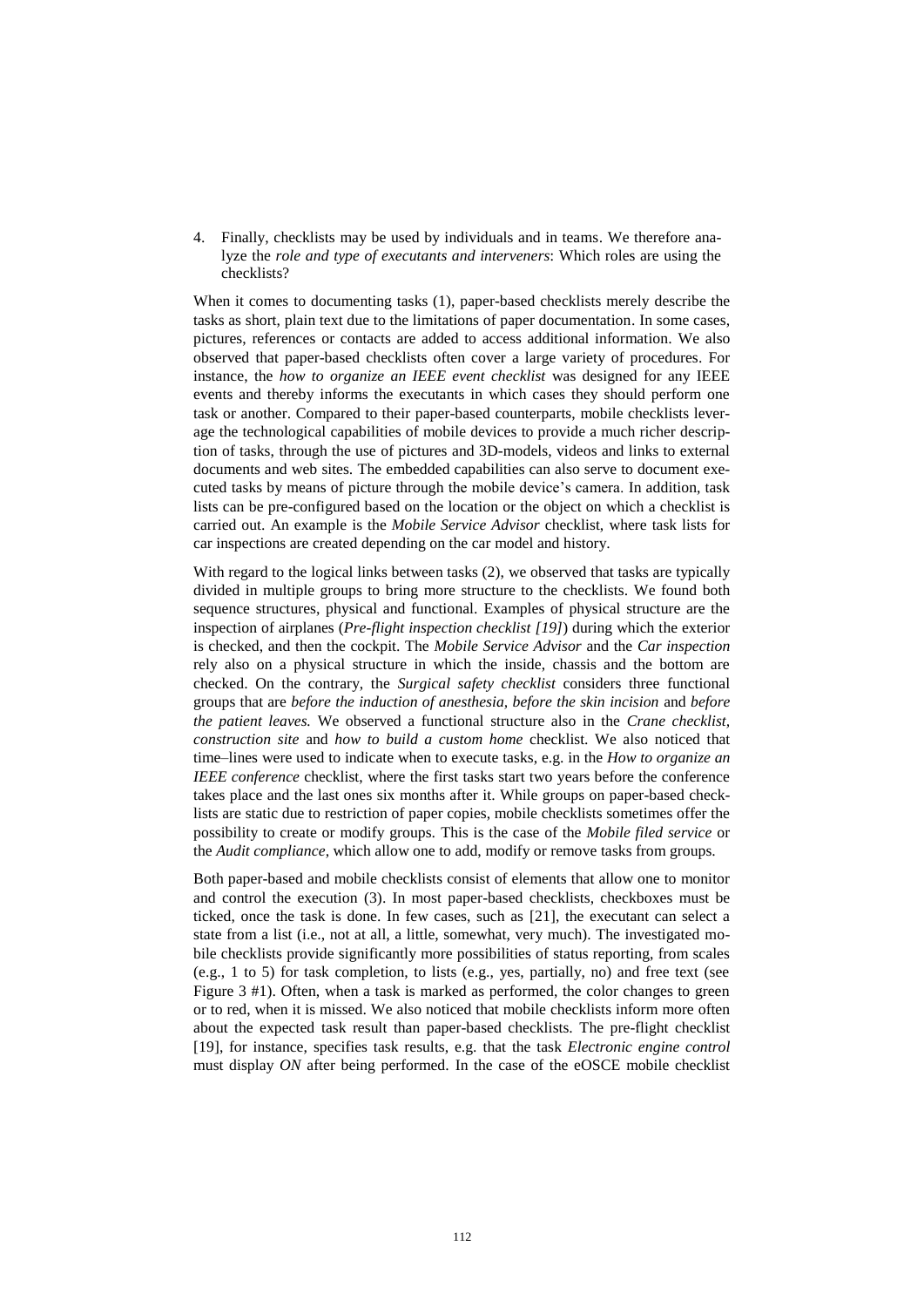(Figure 3), which aims at evaluating the clinical performance and competence of medical students, the examiner reads questions from the mobile device and directly sees the expected answers (Figure 3 #2). Additionally, mobile checklists can provide error messages when a task is missed or inform about the remaining time or tasks before finishing a checklist (Figure  $3 \#3$ , 10:28 minutes and 11 tasks remain). Finally, signature by the executant or the supervisor may be used to validate the execution of a checklist. In the case of paper-based checklists, very few had this feature, while it was much more common on mobile checklists, relying on digital signature.



**Fig. 3.** eOSCE checklist [4] - Abstract

With regard to executants (4), our analysis revealed that most paper-based checklists are handled exclusively by one person. Only in very critical procedures, another person, seen as supervisor, is involved to verify and confirm the tasks performed, such as in the *pre-flight checklist* [7, 19] and in the *Patient safety in operating rooms*. However, involvement and roles of other people were rarely written on the checklists, but only in their documentation. From a design point of view, we observed no difference between a checklist that is designed for one or for two people. Mobile checklists are even more individual-centric. In the cases we analyzed, we did not find the involvement of other people, not even for the mobile alternative of the pre-flight checklist.

# **5 Reference Model**

Table 1 summarizes the characteristics of paper-based and mobile checklists and sheds the lights on the commonalities and differences. From this comparison, we identified the main elements of the reference model (see last column of the table).

<span id="page-8-0"></span>

| <b>Table 1.</b> Characteristics of I aper-based and mobile Checkinsts |                                 |                                 |                  |  |  |  |  |  |
|-----------------------------------------------------------------------|---------------------------------|---------------------------------|------------------|--|--|--|--|--|
| <b>Characteristics</b>                                                | <b>Paper-Based</b>              | Mobile                          | <b>Reference</b> |  |  |  |  |  |
| from literature                                                       | checklists                      | checklists                      | model            |  |  |  |  |  |
| Task                                                                  | Mainly description of tasks as  | Exhaustive explanations com-    | Task             |  |  |  |  |  |
| documentation                                                         | plain text (few lines).         | prising text, pictures, and     | documentation    |  |  |  |  |  |
|                                                                       | Sometimes few pictures or       | videos. Links to external (web) |                  |  |  |  |  |  |
|                                                                       | references to additional info   | documents. Use of camera as     |                  |  |  |  |  |  |
|                                                                       | and contacts.                   | evidence.                       |                  |  |  |  |  |  |
|                                                                       | Rather generic, little infor-   | Context-specific, adapt the     | Context          |  |  |  |  |  |
|                                                                       | mation is provided or little    | number and content of tasks.    |                  |  |  |  |  |  |
|                                                                       | room for entering data.         |                                 |                  |  |  |  |  |  |
| Links between                                                         | Many groups and sub-groups.     | Few groups displayed as tabs.   | Hierarchy        |  |  |  |  |  |
| tasks                                                                 |                                 | Possibility to create or modify |                  |  |  |  |  |  |
|                                                                       |                                 | groups of tasks.                |                  |  |  |  |  |  |
|                                                                       | Physical, functional, timeline. | Physical and functional.        | Sequence         |  |  |  |  |  |

**Table 1.** Characteristics of Paper-based and Mobile Checklists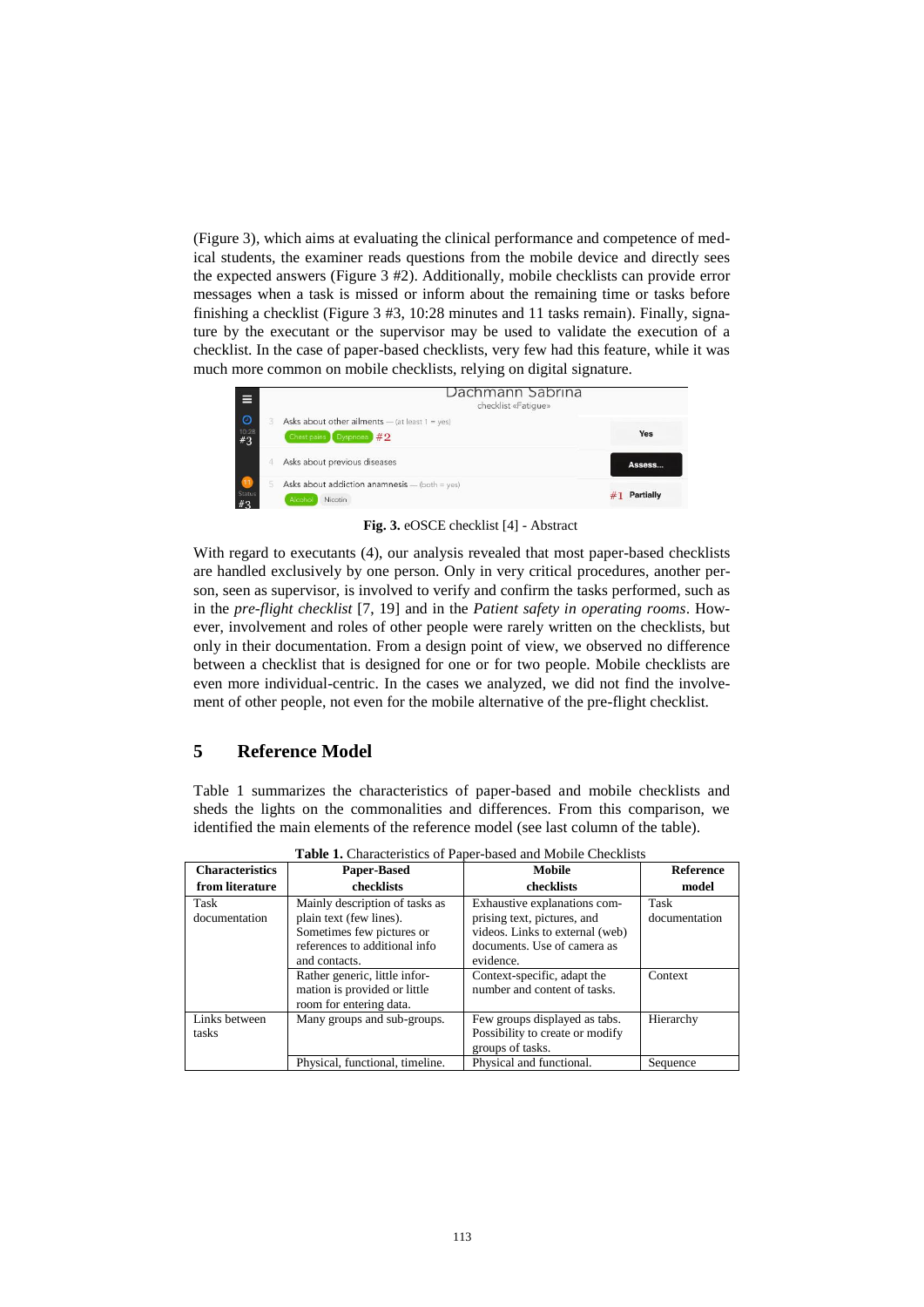| Monitor and<br>control execu-<br>tion    | Checklists' statuses mainly use<br>checkboxes, in few cases a<br>short list of options. | Checklists' statuses often rely<br>on list of options, use of colors,<br>information about the expected<br>result, verification of the con-<br>sistency. | Verification               |  |
|------------------------------------------|-----------------------------------------------------------------------------------------|----------------------------------------------------------------------------------------------------------------------------------------------------------|----------------------------|--|
|                                          | In few cases, validated by<br>manual signatures.                                        | In many cases, validated by<br>electronic signatures.                                                                                                    | Instance                   |  |
| Users of check-<br><i>lists</i>          | Executant, supervisor.                                                                  | Executant.                                                                                                                                               | Roles                      |  |
| Checklists de-<br>scription and<br>goals | Little information (title, ver-<br>sion, creation date).                                | Much information describing<br>the goal, automatic reports,<br>completion of checklists.                                                                 | Checklists'<br>description |  |

The suggested reference model (Figure 4) comprises 14 entities that are presented below. The notation is inspired from the Unified Modeling Language (UML) class diagram, which provides an adequate level of detail to express the entities and their attributes as well as their relations [22]. In order to reduce the complexity, the conceptual model does not contain associative tables. To facilitate the description of the model, entities are written in *italic.*



At the center of the reference model is the *checklist*, which connects all other entities. As described in the literature and section 4, a checklist consists of linked tasks that document and guide the execution. We consequently designed two groups of entities, hierarchy and sequence, as well as task documentation. In the first group, *taskGroup* aims to separate and sequence tasks in groups. It contains a name, an explanation and a sequence to order the tasks within a group. The *task* entity is linked to the *media* in which different pictures, videos or other files that document the tasks are stored, such as the 3D-models of cars used in the *Mobile Service Advisor* or the pictures taken by the camera in *Health inspection* checklists. As for managing sequences, both groups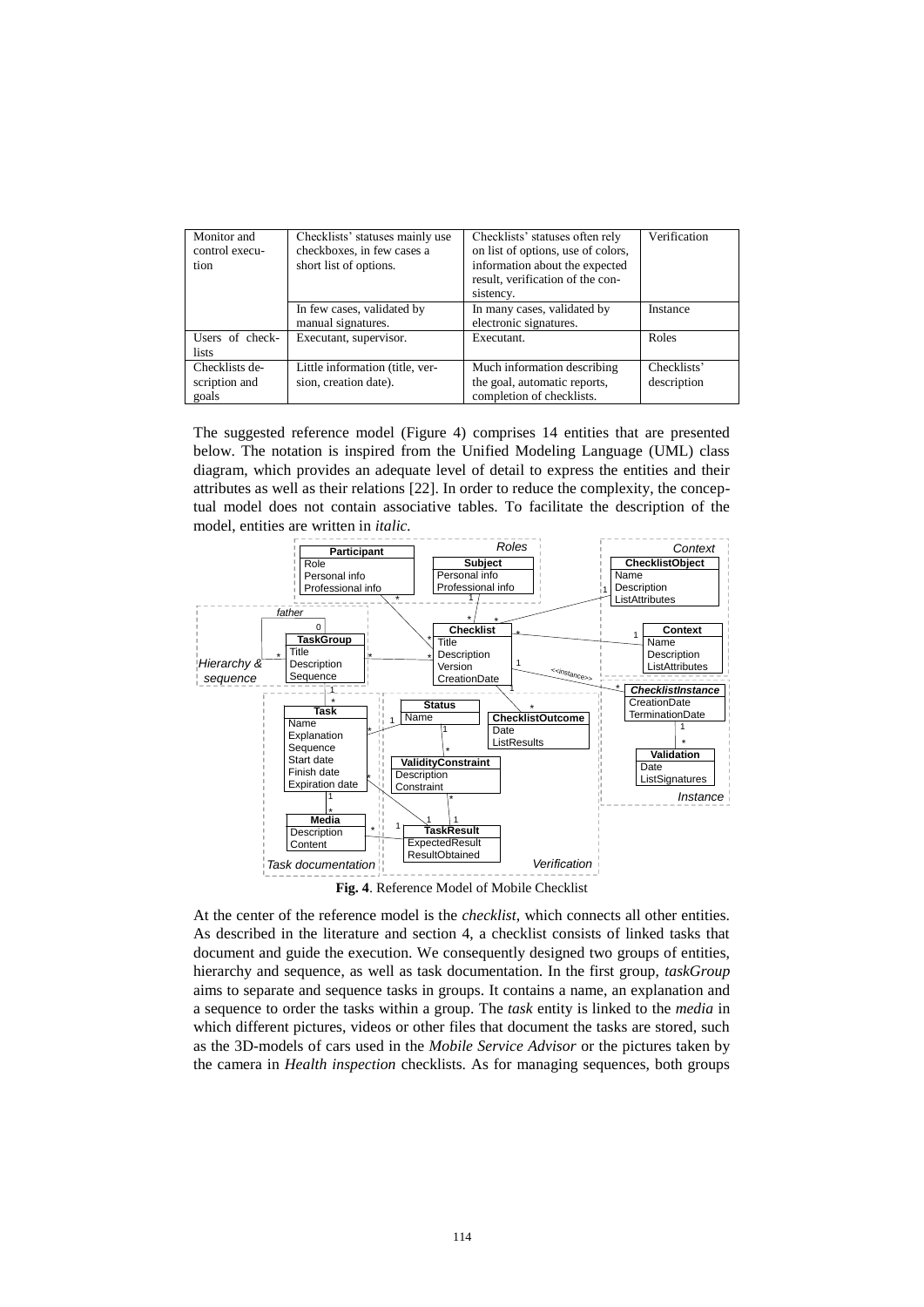and tasks reference their predecessor thereby creating node structures as in graph theory [23]. The group or task that has no predecessor is the first one, called the root node in graphs. Groups or tasks pointing to the same predecessor are performed in parallel.

In order to verify the execution of tasks, the table *status* is connected to *validityConstraint*, which allows for verifying if a status meets some requirements (e.g., task 2 is mandatory but has been missed). Similarly, a task result (*taskResult*) can receive some constraints to verify if the result obtained is similar to the expected result. In the group verification belongs the checklist outcome (*checklistOutcome*) that stores the results from executing the checklist. From this entity, reports can be generated. A checklist is associated with an object (*ChecklistObject*) that is treated or transformed by the checklist. Some checklists comprise additional information related to the *context*, the *subject* and the *participant*. The context provides information with regard to the location (e.g., building, room) where the checklist is executed. The subject is the worker who executes the checklist, while the participant(s) are people involved at some points in the execution of the checklist (e.g., inspector). We observed that the object as well as the context might impact the tasks in a checklist. The reference model consequently relates the checklist to the role (*subject*) performing the tasks, the object (*checklistObject*) treated by the checklist – such as the plane model and characteristics in the case of the *Aircraft checklist* – and the context (*context*) in which a checklist is executed – such as the physical location*.* Each time a checklist is used, a new instance (*checklistInstance*) is created. The latter refers to the version of the *checklist* to ensure the latest release is picked. The table *validation* allows the executant (s) of the checklist or the supervisor to sign and thereby confirm the work done.

# **6 Evaluation**

The evaluation consisted in two rounds of guided interviews with experts. As outlined in section 3, we relied on a widely used evaluation framework for reference models [15] which suggests evaluation criteria inspired by quality categories from the semiotic theory: 1) *Syntactic quality* describes the quality of the model in terms of language constructs, and the formal syntax. It aims to ensure that the constructs are expressed correctly. 2) *Semantic quality* focuses on the capability of the model to describe the domain being modeled, in our case mobile checklists. Thus, it considers relations among statements and their meaning. 3) *Pragmatic quality* evaluates how well the model correspond its audience interpretation. From the model properties, which are provided for each of the three quality categories [15], we derived a set of questions that were given to the experts during the evaluation process (see Table 2).We performed two rounds of analytic evaluation based on experiments. For the first round, we selected four experts in modeling and software development in our university department. From their feedback, we refined our reference model. In the second round, we asked four industry experts with experience in mobile application development. In both rounds, each participant received (1) the quality framework including the questions; (2) the mobile checklists' reference model and (3) an Apple iPad with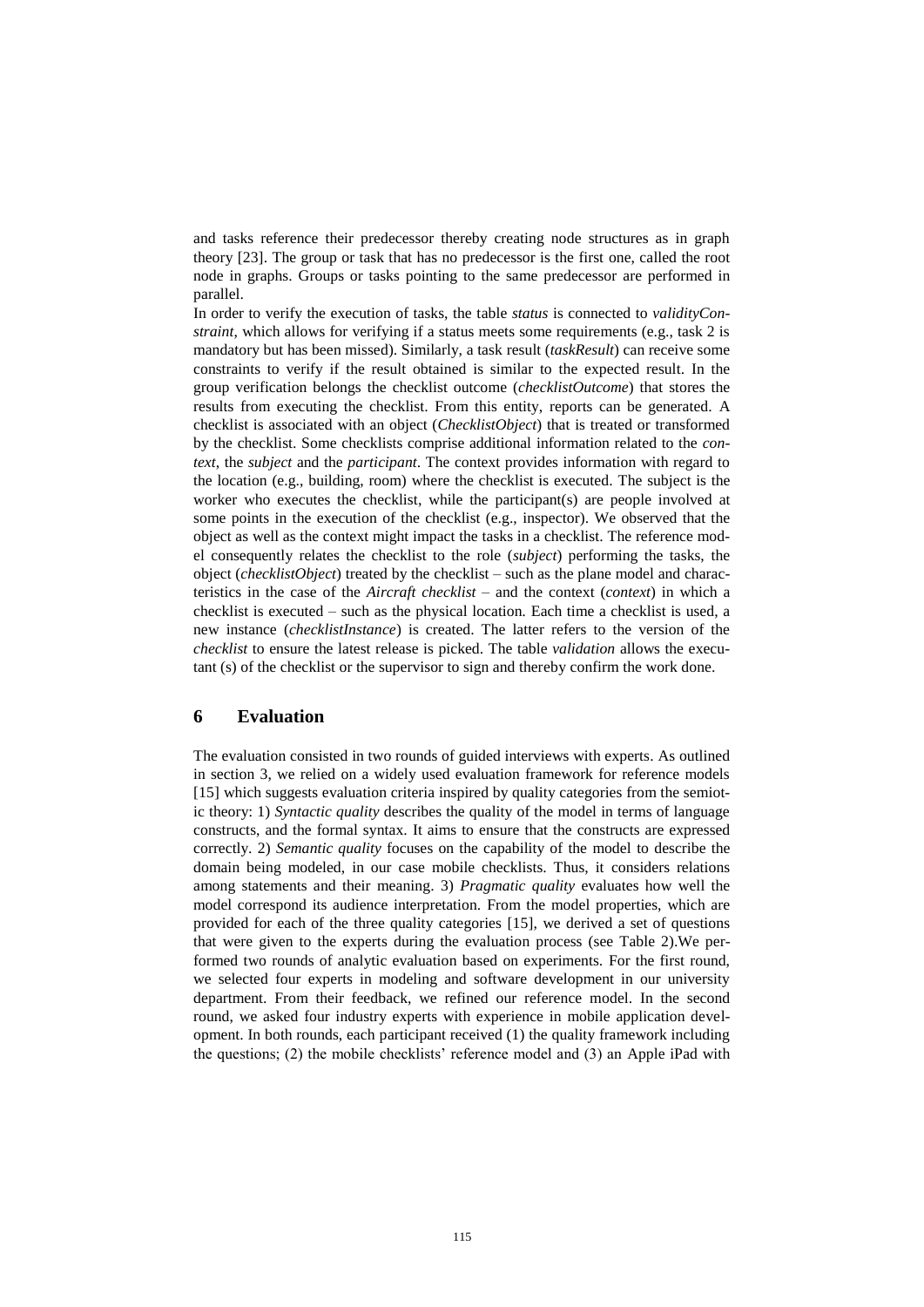two mobile checklist applications. The checklists were different for each participant and not among the ones used in constructing the reference model. The experiment started with an explanation of the framework given by one of the authors, then the participant had to analyze the reference model with regard to its syntactic quality. Afterwards he or she had to use and analyze the two pre-installed mobile applications. In order to evaluate the semantic quality, we asked the participants to model the checklist application using the reference model. Finally, with a better understanding of the syntax and semantic of the reference model, the participant had to evaluate the comprehension of the model (pragmatic quality). For each participant, the experiment ended with an open discussion in order to clarify the issues raised and gather additional informal feedback.

In the first round, the main comments were related to the model's validity and completeness, more specifically to the entities *participant* and *object.* One researcher suggested moving the subjects at a task level to allow individuals to be involved in one specific task. This comment did not come from the checklist analyzed, but from a personal note. Although it is relevant, we decided not to integrate it in the final model, because we did not observe it in any checklist, and it would imply to assign the participant at the task level. Another comment related to the utility of the *object* entity and suggested merging *object* and *context*. We agree on their similarity in terms of attributes, but from a conceptual point of view, object and context differ. The object is a focal entity for checklists and goes beyond the context: It represents the motivation of an activity (checklist in our case), and once processed, leads to the end of the activity [24]. In the second round, comments on the syntax of the model concerned the entity *checklistInstance.* The latter was first named *instance,* which confused our participants.

| Criteria          | Goals                                                                                                                                     | <b>Model Properties</b>                                                                                      | <b>Evaluation</b>                                                                                                                       |
|-------------------|-------------------------------------------------------------------------------------------------------------------------------------------|--------------------------------------------------------------------------------------------------------------|-----------------------------------------------------------------------------------------------------------------------------------------|
| Syntactic quality | Correctness: All statement in<br>the model are according to the<br>syntax.                                                                | • Formal syntax                                                                                              | Round $2$ :<br>•Misunderstanding with<br>the instance                                                                                   |
| Semantic quality  | Validity: All statement made<br>by the model are correct.<br>Completeness: The statement<br>about the domain are correct<br>and relevant. | $\bullet$ Correctness<br>• Annotations and<br>traceability<br>$\bullet$ Consistency<br>$\bullet$ Unambiguity | Round 1:<br>• Utility of having two<br>entities for the context?<br>• Roles at a task level?<br>Round $2$ :<br>• Roles at a task level? |
| Pragmatic quality | Comprehension: The model<br>projections have been under-<br>stood by the relevant audience.                                               | • Executability<br>$\bullet$ Expressive<br>economy<br>• Structuredness                                       | N/A                                                                                                                                     |

**Table 2.** Quality Criteria for the Conceptual Model's Evaluation (based on [15])

# **7 Discussion and Conclusion**

As topic of research, mobile checklists lie at the intersection between organizational design and mobile technologies: 1) checklists are cognitive tools that codify procedural knowledge present in organizational routines; 2) mobile technologies can play an important role in supporting individual task execution, thereby maximizing the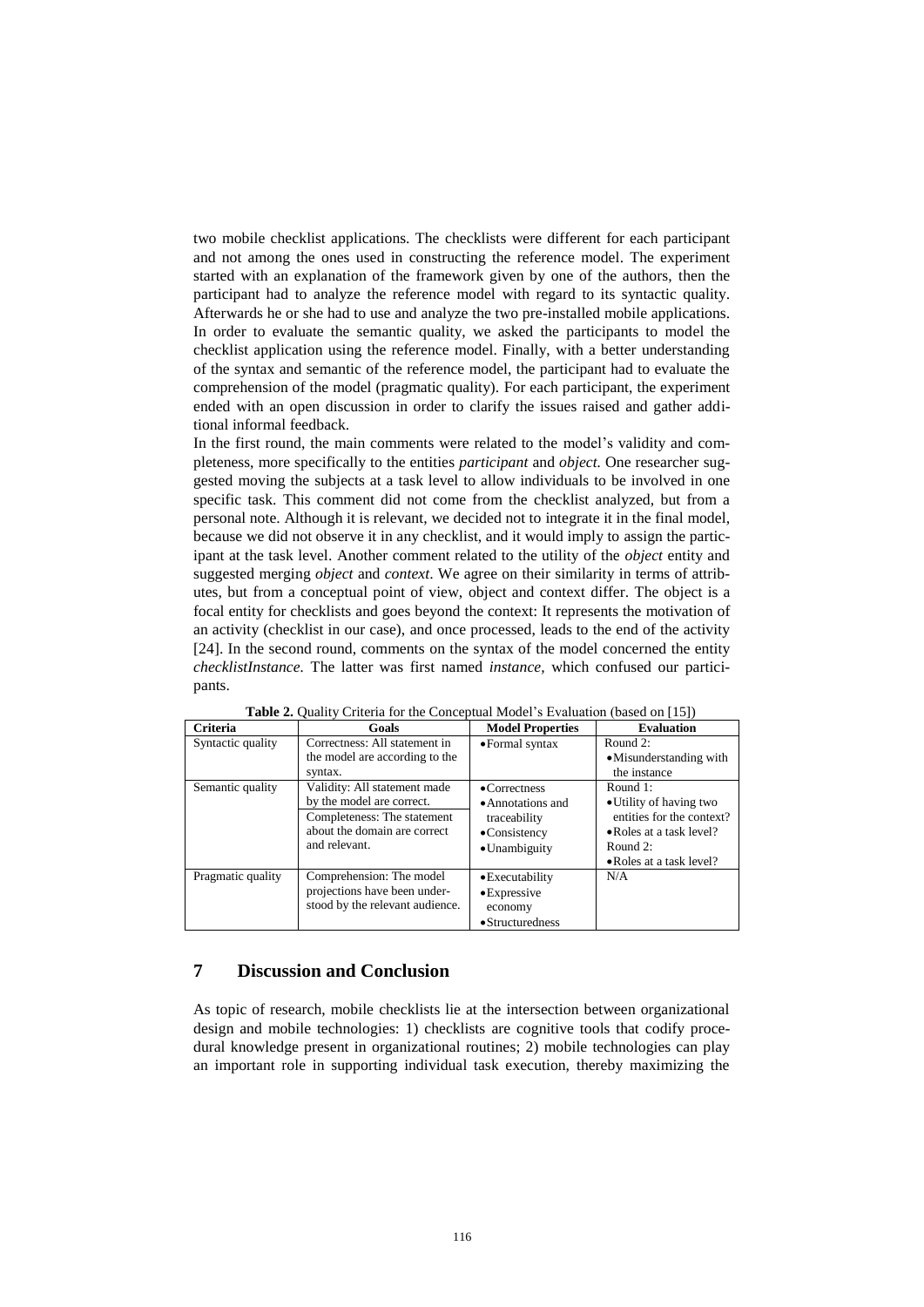quality and safety of work. Until now, checklists have been mostly investigated by domain experts who focus on processes and guidelines for creating effective checklists for specific purposes. As underpinned by the calls for a "science of checklists" [2], we lack academic work, which goes beyond checklist design for specific purposes, to advance checklist design, implementation and evaluation. In order to address this research gap, the paper at hand sheds light on checklists' characteristics and conceptualization as well as the specificities of mobile checklists. Main outcomes of our research are a comparative table [\(Table 1\)](#page-8-0) analyzing paper-based and mobile checklists as well as a reference model (Figure 4), which was systematically constructed following design science guidelines. Coming back to the concept of checklist as cognitive tool, we can argue that mobile checklists provide a better cognitive support for the following reasons: 1) Mobile checklists adapt a checklist's content according to the context, the subject and the object and thereby provide the executants with very specific task documentation; 2) They can automatically verify the consistency of tasks by means of statuses and outcomes; 3) They do not only provide individual guidance for executing tasks, but also help with documentation of the results and collaboration within teams. By providing the vocabulary and symbols for conceptualizing checklists, the reference model creates a shared understanding of the domain knowledge between users, checklist designers and developers. Interestingly, our study reveals two main differences between mobile and paper-based checklists, with impact on the reference model: dynamic adaptation of mobile checklists and the real-time verification of tasks. Since the content of mobile checklists may be dynamically adapted to the context, subject or object, they become more accurate than their paper-based alternatives. In addition, mobile checklists provide real-time verification, by analyzing the status or output of tasks to eventually alert or inform the executants. This functionality, which can at most be realized by a manual verification for paper-based checklists, requires to model constraints in the reference model.

Our research complements existing studies that mainly focus on the usage and benefits of mobile checklists, but do not elaborate on their structure and design. The suggested reference model lays important groundwork by synthesizing the main entities describing the structure, roles and context of mobile checklists and their relationships. It thereby contributes to the science of checklists [2] and advances their development, implementation and evaluation. Practitioners can benefit from our reference model for developing mobile checklist applications faster, thereby decreasing the upfront effort linked to the conceptual design. The model also supports software vendors in offering mobile checklist applications as "packaged software" with configuration possibilities (e.g. similar to Business Process Management tools).

We acknowledge certain limitations of our study. Though our reference model was designed based on scientific literature and the analysis of 22 (mobile) checklists from different fields and evaluated based on 12 additional mobile checklists, we cannot guarantee to have covered all possible conceptualizations of checklists. Furthermore, we only conducted two rounds of analytical evaluation, since we are still at a relatively early stage of reference model construction. This implies that the applicability of the model has not been tested so far, but will be topic of future research. Since the model's main goal is to represent generic domain knowledge, it needs to be included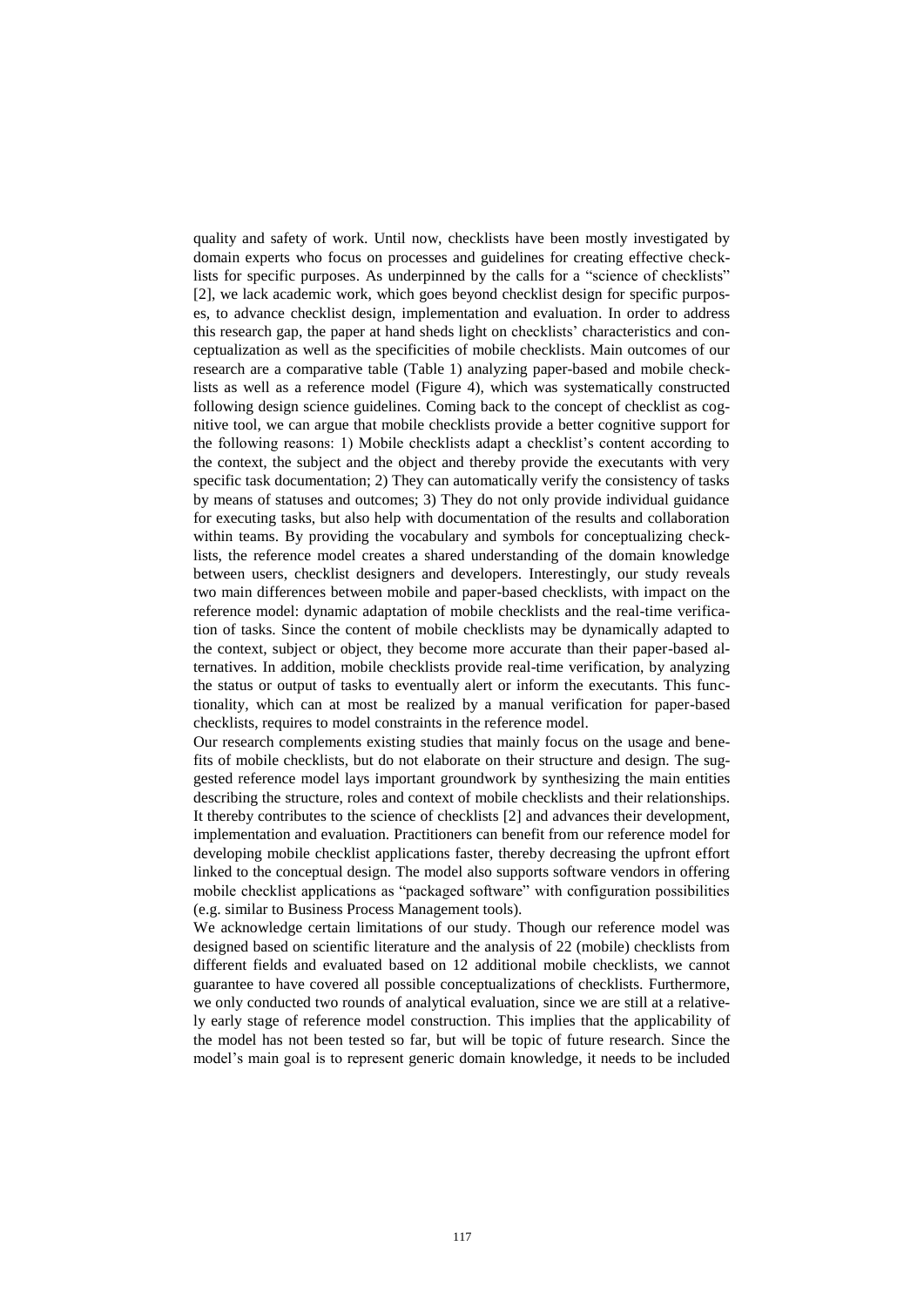in requirement analysis methods to ensure an effective implementation of a mobile checklist in a specific setting.

To conclude, our research is meant to lay the groundwork for a long-term research that aims to develop a design theory for mobile checklists. Consequently and in order to reach this goal, our future research will investigate the design of individualized and dynamic mobile checklists which leverage the capabilities of mobile devices to effectively support working routines. We see further research opportunities in the experimental evaluation of mobile checklists' usage in organizational contexts and the identification of design principles for effective mobile checklists.

#### **References**

- 1. Hales, B.M., Pronovost, P.J.: The Checklist—A Tool for Error Management and Performance Improvement. J. Crit. Care. 21, pp. 231–235 (2006).
- 2. Winters, B.D., Gurses, A.P., Lehmann, H., Sexton, J.B., Rampersad, C.J., Pronovost, P.J.: Clinical Review: Checklists - Translating Evidence into Practice. J. Crit. Care. 13, 210- 219 (2009).
- 3. Giessmann, A., Stanoevska-Slabeva, K., de Visser, B.: Mobile Enterprise Applications– Current State and Future Directions. In: 45th Hawaii International Conference on System Science. pp. 1363–1372. IEEE Computer Society (2012).
- 4. Schmitz, F.M., Zimmermann, P.G., Gaunt, K., Stolze, M., Schär, S.G.: Electronic Rating of Objective Structured Clinical Examinations: Mobile Digital Forms Beat Paper and Pencil Checklists in a Comparative Study. In: 7th Conference of the Workgroup Human-Computer Interaction and Usability Engineering of the Austrian Computer Society. pp. 501–512. Springer (2011).
- 5. Ockerman, J., Pritchett, A.: A Review and Reappraisal of Task Guidance: Aiding Workers in Procedure Following. Int. J. Cogn. Ergon. 4, 191–212 (2000).
- 6. Haynes, A.B., Weiser, T.G., Berry, W.R., Lipsitz, S.R., Breizat, A.-H.S., Dellinger, E.P., Herbosa, T., Joseph, S., Kibatala, P.L., Lapitan, M.C.M.: A Surgical Safety Checklist to Reduce Morbidity and Mortality in a Global Population. N. Engl. J. Med. 360, 491–499 (2009).
- 7. Boorman, D.: Today's Electronic Checklists Reduce Likelihood of Crew Errors and Help Prevent Mishaps. ICAO J. 56, 17–20 (2001).
- 8. Gawande, A.: The Checklist Manifesto: How to Get Things Right. Metropolitan Books, New York (2010).
- 9. Elm, W.C., Woods, D.D.: Getting Lost: A Case Study in Interface Design. Proceedings of the Human Factors and Ergonomics Society Annual Meeting. pp. 927–929. Sage Publications, London (1985).
- 10. Shamo, M.K., Dror, R., Degani, A.: Evaluation of a New Cockpit Device: The Integrated Electronic Information System. In: Human Factors and Ergonomics Society Annual Meeting. pp. 138–142. Sage Publications (1998).
- 11. Winter, R., Schelp, J.: Reference Modeling and Method Construction: a Design Science Perspective. In: ACM Symposium on Applied Computing. pp. 1561–1562. ACM (2006).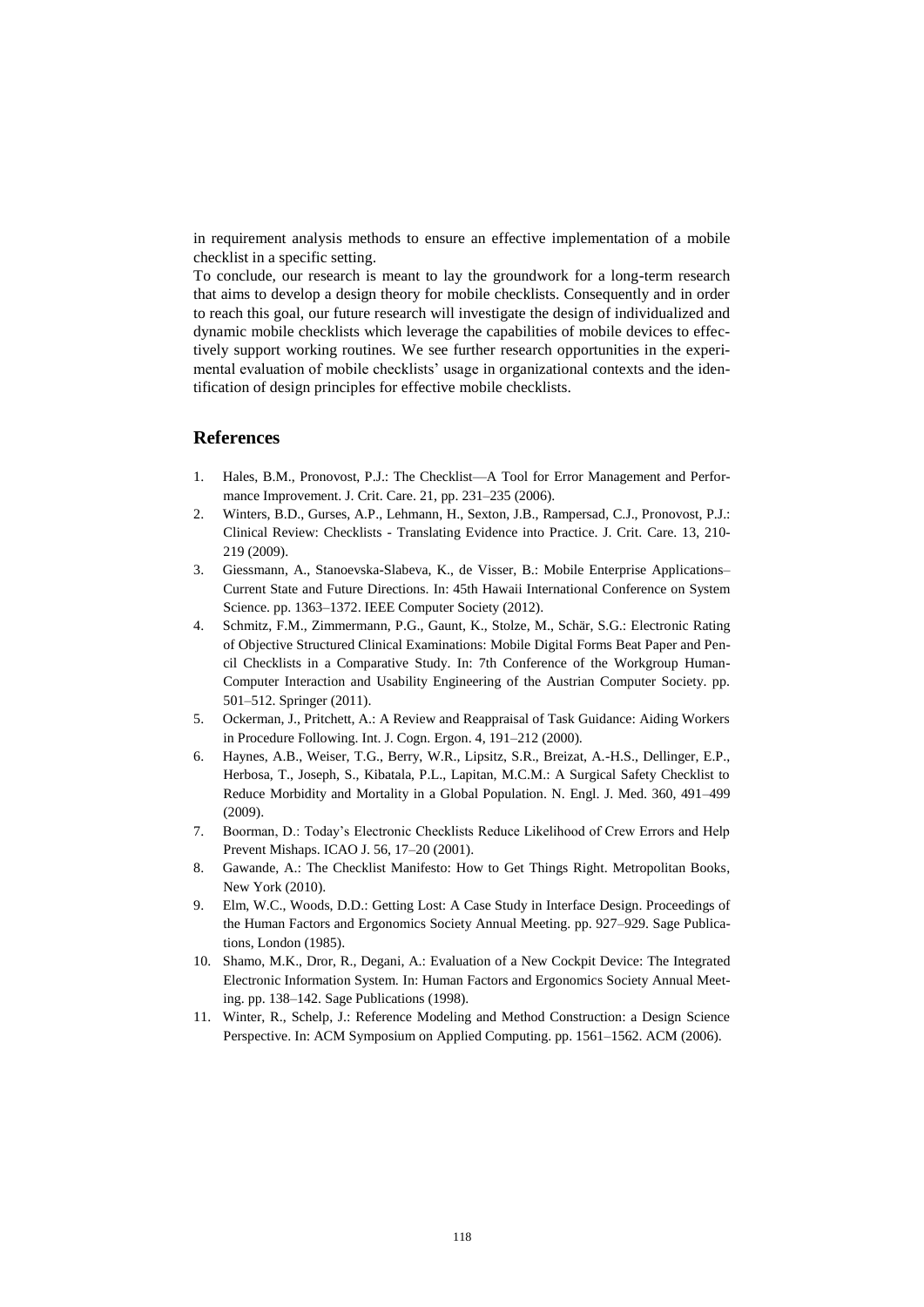- 12. Vojislav, B., Leon, J.: Evaluating the Quality of Reference Models. In: 19th International Conference on Conceptual Modeling. pp. 484–498. Springer (2000).
- 13. Ahlemann, F.: Towards a Conceptual Reference Model for Project Management Information Systems. Int. J. Proj. Manag. 27, 19–30 (2009).
- 14. Becker, J., Schütte, R.: Handelsinformationssysteme: Domänenorientierte Einführung in die Wirtschaftsinformatik. MI Wirtschaftsbuch (2004).
- 15. Lindland, O.I., Sindre, G., Solvberg, A.: Understanding Quality in Conceptual Modeling. IEEE Softw. 11, 42–49 (1994).
- 16. Moody, D.L.: Theoretical and Practical Issues in Evaluating the Quality of Conceptual Models: Current State and Future Directions. Data Knowl. Eng. 55, 243–276 (2005).
- 17. Moody, D.L., Sindre, G., Brasethvik, T., Sølvberg, A.: Evaluating the Quality of Information Models: Empirical Testing of a Conceptual Model Quality Framework. In: 25th International Conference on Software Engineering. pp. 295–305. IEEE Computer Society (2003).
- 18. Suter-Crazzolara, C.: Finalists of the "SAP Mobile App Challenge 2012 for Partners in EMEA & DACH," http://scn.sap.com/people/clemens.suter-crazzolara/blog/2012/10/22/ announcing-the-three-finalists-of-the-sap-mobile-app-challenge-2012-for-partners-inemea-dach.
- 19. Midkif, A.H., Hansman, R.J., Reynolds, T.G.: Air Carrier Flight Operations. MIT International Center for Air Transportation (2004).
- 20. Goh, D.H.-L., Chua, A., Khoo, D.A., Khoo, E.B.-H., Mak, E.B.-T., Ng, M.W.-M.: A Checklist for Evaluating Open Source Digital Library Software. Online Inf. Rev. 30, 360– 379 (2006).
- 21. De Haes, J.C., Van Knippenberg, F.C., Neijt, J.P.: Measuring Psychological and Physical Distress in Cancer Patients: Structure and Application of the Rotterdam Symptom Checklist. Br. J. Cancer. 62, 1034-1038 (1990).
- 22. Bézivin, J.: On the Unification Power of Models. Softw. Syst. Model. 4, 171–188 (2005).
- 23. Chase, D.R., Wegman, M., Zadeck, F.K.: Analysis of Pointers and Structures. In: ACM SIGPLAN 1990 Conference on Programming Language Design and Implementation. pp. 296–310. ACM, New York (1990).
- 24. Uden, L.: Activity Theory for Designing Mobile Learning. Int. J. Mob. Learn. Organ. 1, 81–102 (2007).
- 25. Teri, L., Truax, P., Logsdon, R., Uomoto, J., Zarit, S., Vitaliano, P.P.: Assessment of Behavioral Problems in Dementia: the Revised Memory and Behavior Problems Checklist. Psychol. Aging. 7, 622 (1992).
- 26. Anda, B., Sjøberg, D.I.: Towards an Inspection Technique for Use Case Models. In: 14th International Conference on Software Engineering and Knowledge Engineering. pp. 127– 134. ACM, New York, USA (2002).